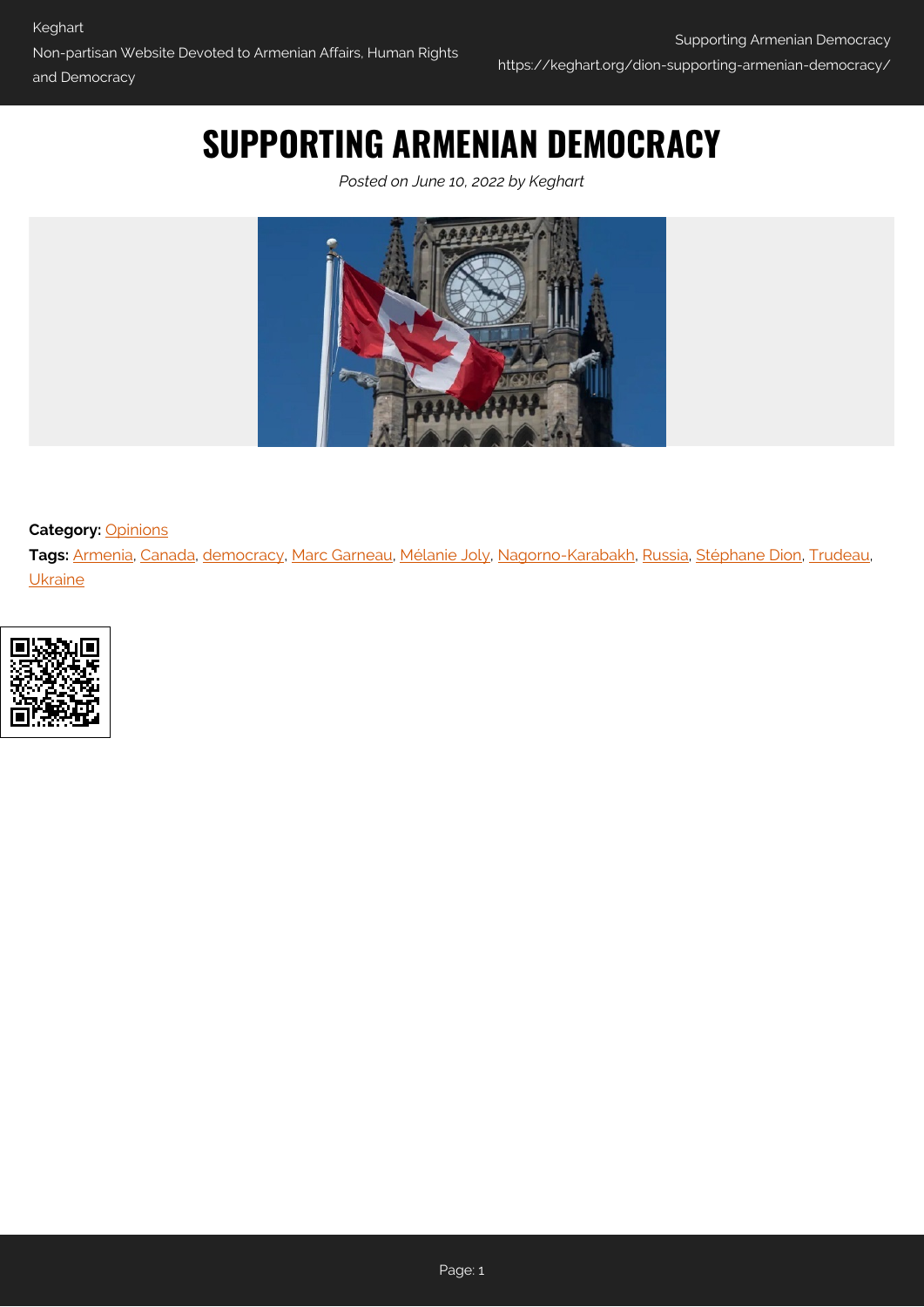*The following is H. E. Stéphane Dion's letter submitted to the Minister of Foreign Affairs, the Honourable Mélanie Joly. It relates to strengthening democracy in the Republic of Armenia. For the executive summary and the details that follow click on [Supporting Armenian Democracy](https://www.international.gc.ca/transparency-transparence/armenia-armenie.aspx?lang=eng#a1) at Government of Canada official site.*

Berlin, April 6, 2022

The Honourable Mélanie Joly Minister of Foreign Affairs Global Affairs Canada 125 Sussex Drive Ottawa, Ontario K1A 0H5

Honourable Minister,

As you well know, on July 7, 2021, your predecessor as Minister of Foreign Affairs, the Honourable Marc Garneau, entrusted me, as the Prime Minister's Special Envoy to the EU and Europe, with the mission of exploring options for increased Canadian support for Armenian democracy, building on the Prime Minister's visit in 2018 (see Annex 1).

The Minister had clearly defined the parameters of my mission. It was to assess "Canada's current efforts to strengthen Armenian democracy", "what else Canada can do to help sustain Armenia's democratic development during these critical times" and how to "harness all the goodwill that exists in the Canadian society toward Armenia". In doing so, I am to "identify multiple different avenues by which Canada can support Armenia's democratic development, including our representation on the ground". My mission is to conclude with a report, outlining concrete recommendations and steps that Canada may take within the next five years, to best achieve these objectives, and which are to be submitted directly to the Minister of Foreign Affairs and rendered public.

The Minister was very clear that my mission does "not address the situation of Nagorno-Karabakh and issues in the broader region". It is certain that a democratic state will find it much more difficult to improve itself when it incurs problematic or hostile relations with its neighbors and when it suffers the tragic human casualties, destruction and existential uncertainty of an armed conflict, which could reignite at any time. The contents of this reports takes into account this uncertain and highly problematic context, however, this report and its deriving recommendations does not aim to address these geopolitical challenges. It instead focuses exclusively on Canadian support for Armenians' efforts to improve their practice of democracy.

Attached to this letter is the mandated report, which I am signing as Special Envoy, and whose contents do not necessarily reflect your department's endorsement.

Within this attached report, I argue that it is entirely possible for Canada to have a positive and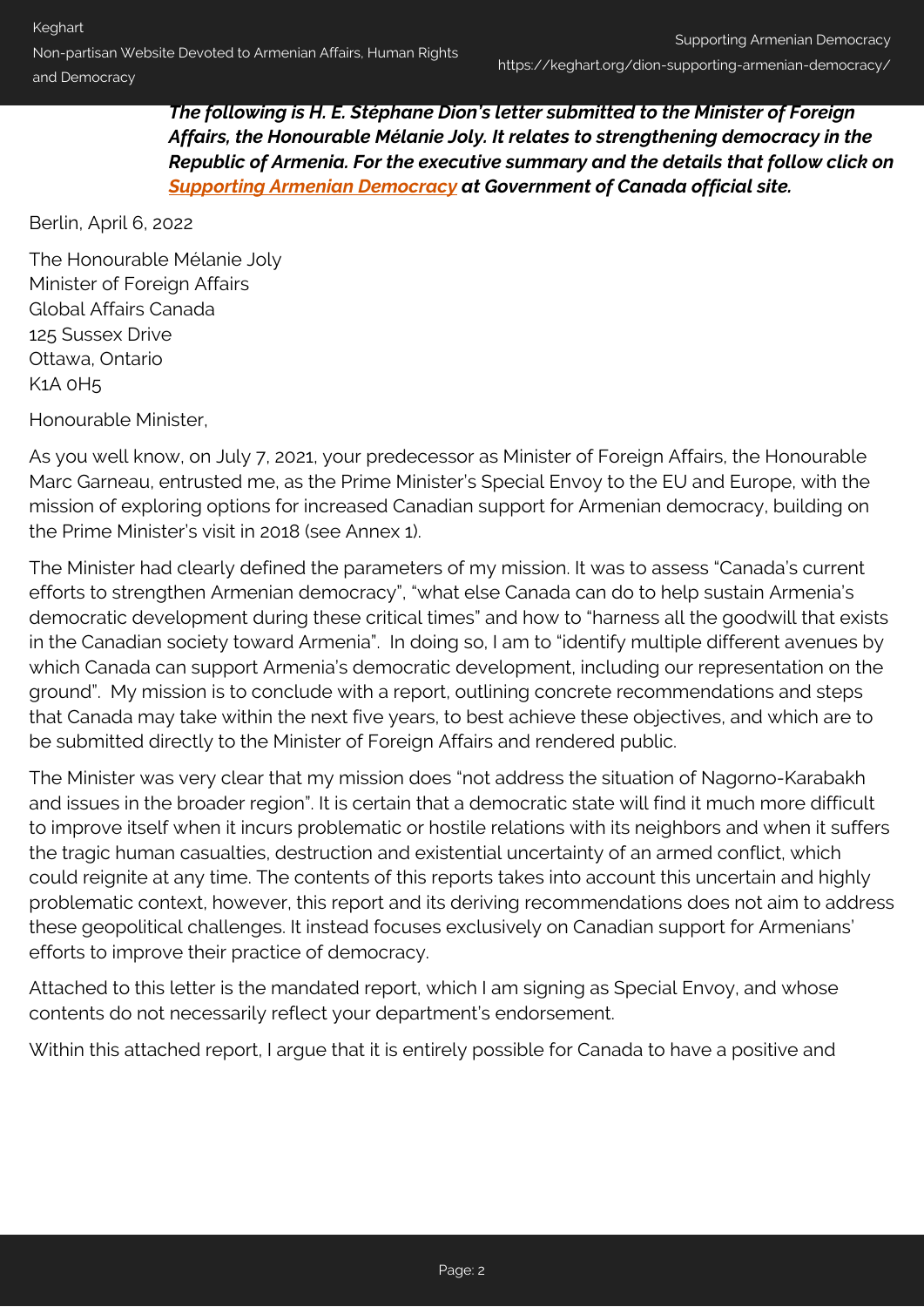targeted strategy. I will first outline the strategy that I propose for the Government of Canada. After having defined this strategy, I will further substantiate it through the following main aspects:

significant influence on the advancement of democracy in Armenia, if we have a realistic and well-

- link our increased efforts in Armenia to the Government of Canada's new commitment to fragile democracies;
- coordinate our efforts in Armenia with, of course, the Armenian authorities, but also with our international development partners;
- focus a substantial part of our efforts on the implementation of a flagship project, defined through the extension of Canadian support to the Armenian National Assembly in its search for an efficient administration;
- identify other desirable, realistic, targeted and promising Canadian initiatives;
- increase Canadian presence through the establishment of an embassy in Armenia.

In closing this letter, allow me to comment in the next few lines on the ramifications for Armenia, of Putin's brutal invasion of Ukraine. I know that I must not deal with geopolitical factors (and I will not comment on this further in my report) but this horrific attack occurred after Minister Garneau set the parameters of my mission.

The fact that Russia has a strong influence on the security of Armenia should not become an argument to turn away from Armenia. On the contrary, Armenia has even more merit for having advanced its democracy within the context of this additional constraint. Supporting Ukraine also means stepping up our efforts to advance democracy in the region. This is precisely how our allies are responding (US, EU), and it is this resolute commitment to Armenian democracy that I strongly recommend.

Minister, I wrote this report, keeping top of mind the following excerpt from your 2021 mandate letter, from the Prime Minister: "Expanding fast and flexible support for fragile and emerging democracies". It is a noble commitment, which this report seeks to give concrete expression. The accompanying proposals, however desirable and realistic that they may be, will only be implemented if they are backed by political will; willingness which the Government of Canada can draw not only from its commitment to the Armenian people, but also and above all, for democracy in the world.

Please accept, Minister, the expression of my highest consideration.

#### Stéphane Dion

Prime Minister's Special Envoy to the European Union and Europe